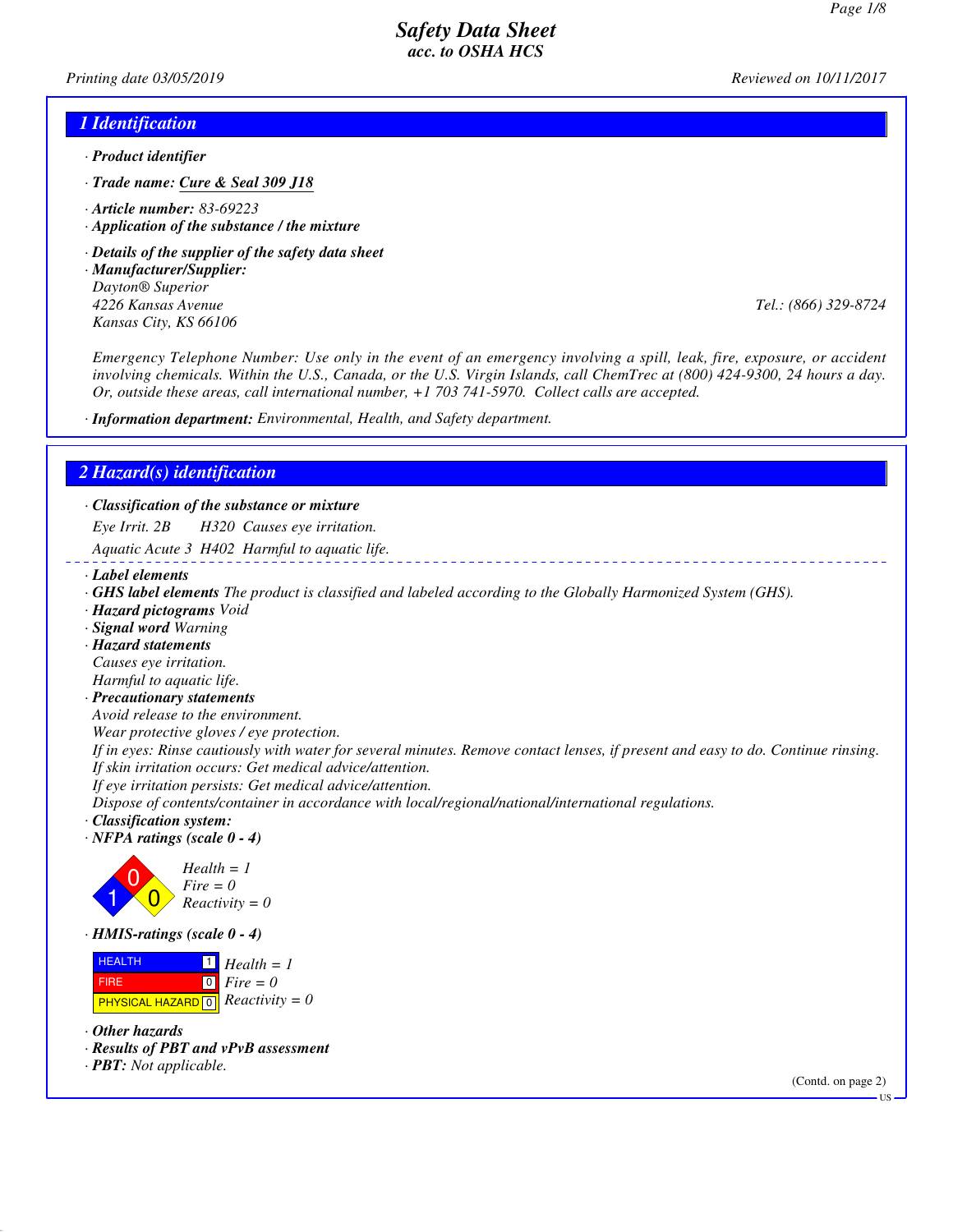(Contd. of page 1)

### *Safety Data Sheet acc. to OSHA HCS*

*Printing date 03/05/2019 Reviewed on 10/11/2017*

*Trade name: Cure & Seal 309 J18*

*· vPvB: Not applicable.*

#### *3 Composition/information on ingredients*

*· Chemical characterization: Mixtures*

*· Description: Mixture of the substances listed below with nonhazardous additions.*

*· Dangerous components: 25265-77-4 Trimethyl-1,3-pentanediol, monoisobutyrate* <sup>≥</sup>*0.1-<3.25% 7664-41-7 ammonia, anhydrous* <sup>≥</sup>*0.25-<0.5%*

*· Additional information: For the wording of the listed hazard phrases refer to section 16.*

### *4 First-aid measures*

*· Description of first aid measures*

*· General information:*

*Immediately remove any clothing soiled by the product. In the event of persistent symptoms recieve medical treatment.*

- *· After inhalation: Supply fresh air; consult doctor in case of complaints.*
- *· After skin contact:*

*Immediately wash with water and soap and rinse thoroughly.*

*If skin irritation continues, consult a doctor.*

- *· After eye contact: Rinse opened eye for several minutes under running water. Then consult a doctor.*
- *· After swallowing: Seek medical treatment.*
- *· Information for doctor:*
- *· Most important symptoms and effects, both acute and delayed No further relevant information available.*

*· Indication of any immediate medical attention and special treatment needed No further relevant information available.*

# *5 Fire-fighting measures*

- *· Suitable extinguishing agents: Use fire fighting measures that suit the environment.*
- *· Special hazards arising from the substance or mixture No further relevant information available.*
- *· Advice for firefighters*
- *· Protective equipment:*

*Because fire may produce thermal decomposition products, wear a self-contained breathing apparatus (SCBA) with a full face piece operated in pressure-demand or positive-pressure mode.*

### *6 Accidental release measures*

*· Personal precautions, protective equipment and emergency procedures Wear protective equipment. Keep unprotected persons away.*

*· Environmental precautions: Dilute with plenty of water.*

*Do not allow product to reach sewage system or any water course.*

*Inform respective authorities in case of seepage into water course or sewage system.*

*· Methods and material for containment and cleaning up:*

*Absorb with liquid-binding material (sand, diatomite, acid binders, universal binders, sawdust).*

*· Reference to other sections No dangerous substances are released. See Section 7 for information on safe handling.*

(Contd. on page 3)

*<sup>·</sup> Extinguishing media*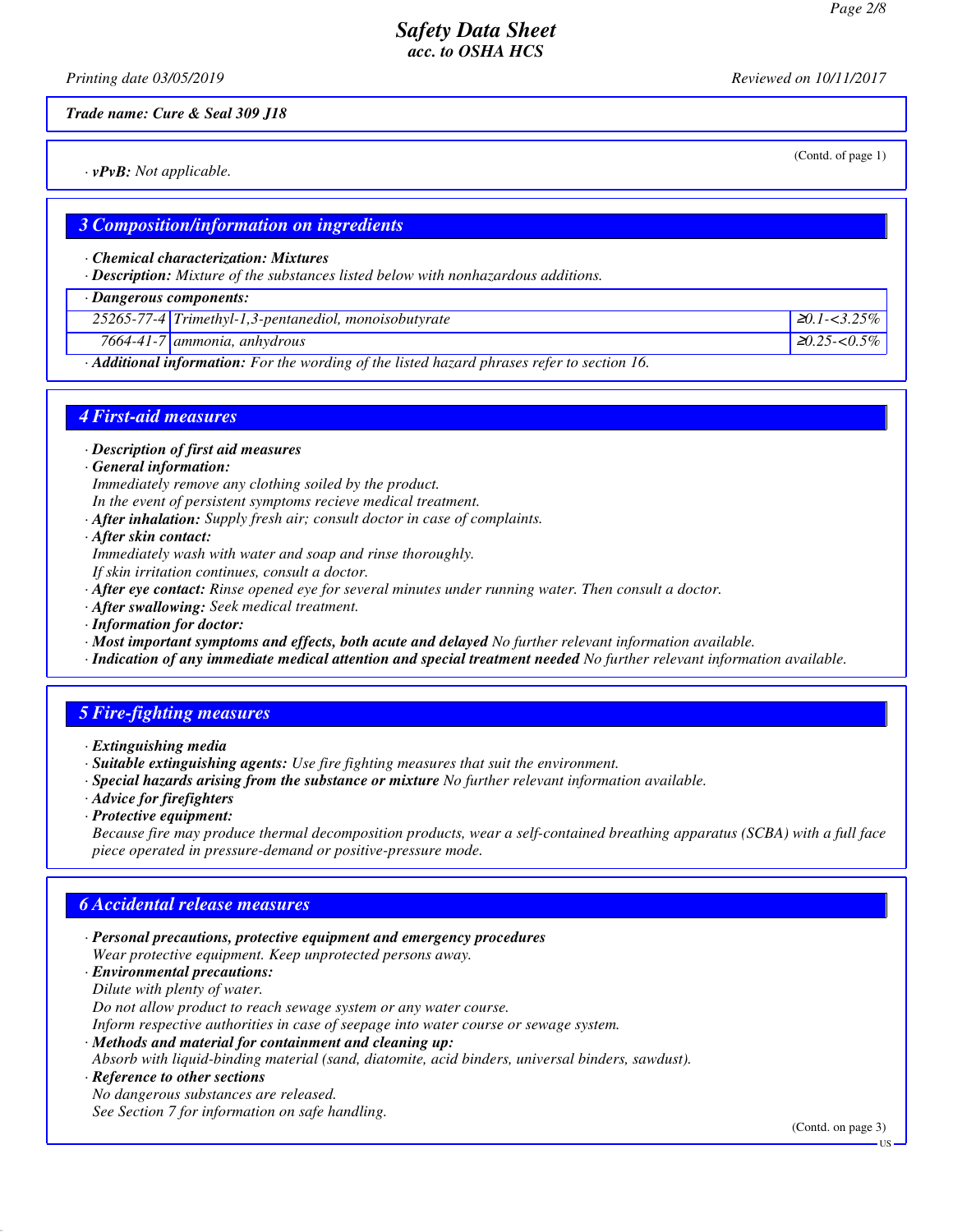*Printing date 03/05/2019 Reviewed on 10/11/2017*

#### *Trade name: Cure & Seal 309 J18*

|                | See Section 8 for information on personal protection equipment.      | (Contd. of page 2)                 |
|----------------|----------------------------------------------------------------------|------------------------------------|
|                | See Section 13 for disposal information.                             |                                    |
|                | · Protective Action Criteria for Chemicals                           |                                    |
| $\cdot$ PAC-1: |                                                                      |                                    |
|                | 25265-77-4 Trimethyl-1,3-pentanediol, monoisobutyrate                | $13 \ mg/m3$                       |
|                | 7664-41-7 ammonia, anhydrous                                         | 30 ppm                             |
|                | $112-34-5$ 2-(2-butoxyethoxy)ethanol                                 | 30 ppm                             |
|                | 4719-04-4 2,2',2"-(hexahydro-1,3,5-triazine-1,3,5-triyl)triethanol   | $2.3$ mg/m <sup>3</sup>            |
|                | $1310-73-2$ sodium hydroxide                                         | $\overline{0.5}$ mg/m <sup>3</sup> |
| $\cdot$ PAC-2: |                                                                      |                                    |
|                | 25265-77-4 Trimethyl-1,3-pentanediol, monoisobutyrate                | $140$ mg/m <sup>3</sup>            |
|                | 7664-41-7 ammonia, anhydrous                                         | 160 ppm                            |
|                | $112-34-5$ 2-(2-butoxyethoxy)ethanol                                 | 33 ppm                             |
|                | $4719-04-4$ 2,2',2"-(hexahydro-1,3,5-triazine-1,3,5-triyl)triethanol | $25$ mg/m <sup>3</sup>             |
|                | $\overline{1310-73}$ -2 sodium hydroxide                             | $5 \ mg/m^3$                       |
| $\cdot$ PAC-3: |                                                                      |                                    |
|                | 25265-77-4 Trimethyl-1,3-pentanediol, monoisobutyrate                | $\sqrt{840}$ mg/m <sup>3</sup>     |
|                | 7664-41-7 ammonia, anhydrous                                         | $1,100$ ppm                        |
|                | $112-34-5$ 2-(2-butoxyethoxy)ethanol                                 | 200 ppm                            |
|                | $4719-04-4$ 2,2',2"-(hexahydro-1,3,5-triazine-1,3,5-triyl)triethanol | $150$ mg/m <sup>3</sup>            |
|                | $\overline{1310-73}$ -2 sodium hydroxide                             | 50 $mg/m^3$                        |

#### *7 Handling and storage*

*· Handling:*

*· Precautions for safe handling*

*Wear appropriate personal protective clothing to prevent eye and skin contact. Avoid breathing vapors or mists of this product. Use with adequate ventilation. Do not take internally.*

- *· Information about protection against explosions and fires: No special measures required.*
- *· Conditions for safe storage, including any incompatibilities*
- *· Storage:*
- *· Requirements to be met by storerooms and receptacles: No special requirements.*
- *· Information about storage in one common storage facility: Not required.*
- *· Further information about storage conditions: None.*
- *· Specific end use(s) No further relevant information available.*

# *8 Exposure controls/personal protection*

*· Additional information about design of technical systems: No further data; see item 7.*

- *· Control parameters*
- *· Components with limit values that require monitoring at the workplace:*

*The following constituent is the only constituent of the product which has a PEL, TLV or other recommended exposure limit. At this time, the remaining constituent has no known exposure limits.*

*7664-41-7 ammonia, anhydrous*

*PEL Long-term value: 35 mg/m³, 50 ppm*

(Contd. on page 4)

US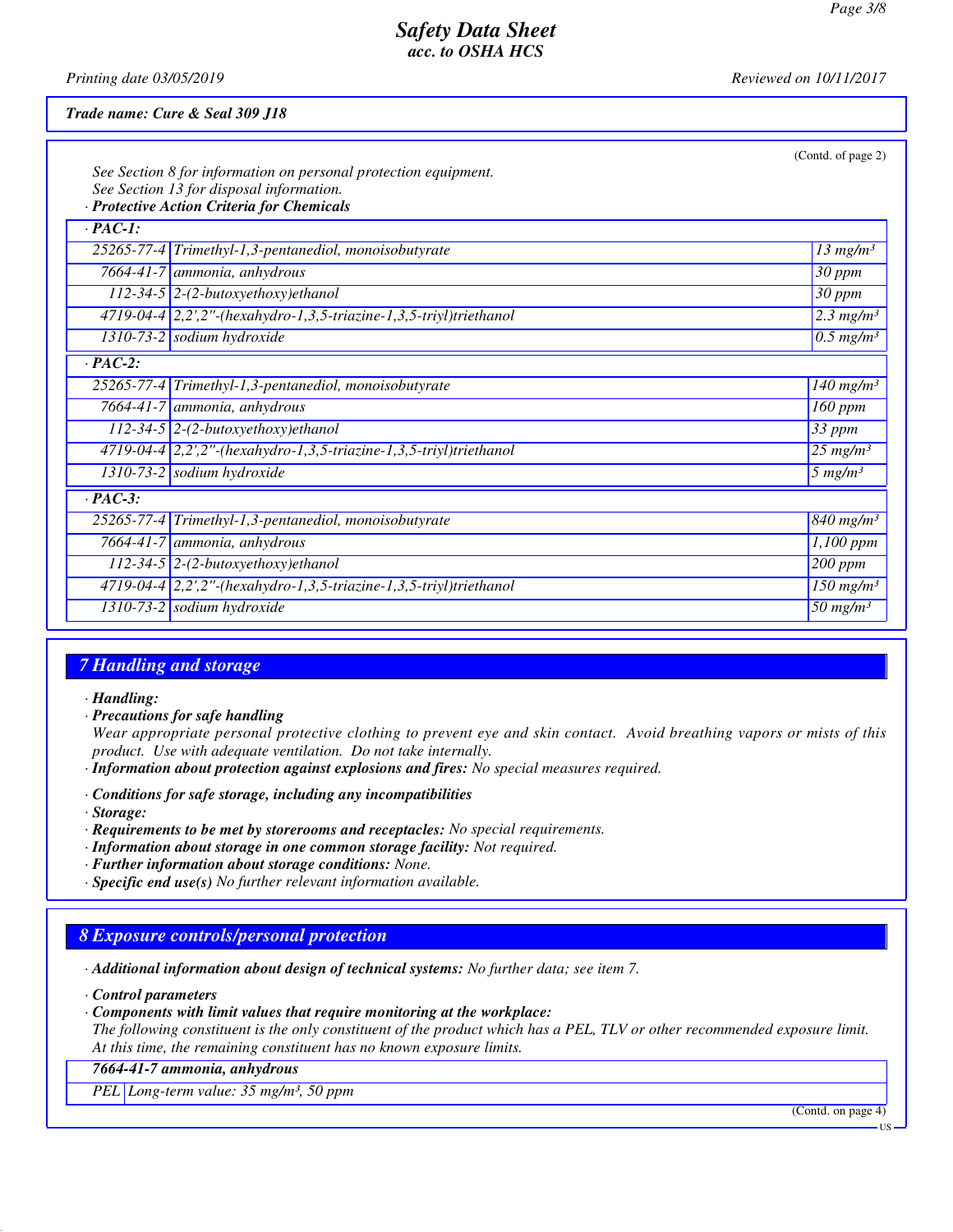US

# *Safety Data Sheet acc. to OSHA HCS*

*Printing date 03/05/2019 Reviewed on 10/11/2017*

*Trade name: Cure & Seal 309 J18*

| $\frac{REL}{Long-term value: 27 mg/m^3, 35 ppm}{Long-term value: 18 mg/m^3, 25 ppm}$                                    |
|-------------------------------------------------------------------------------------------------------------------------|
|                                                                                                                         |
| TLV Short-term value: $24 \text{ mg/m}^3$ , $35 \text{ ppm}$<br>Long-term value: $17 \text{ mg/m}^3$ , $25 \text{ ppm}$ |
|                                                                                                                         |

*· Additional information: The lists that were valid during the creation were used as basis.*

- *· Exposure controls*
- *· Personal protective equipment:*
- *· General protective and hygienic measures: Keep away from foodstuffs, beverages and feed. Immediately remove all soiled and contaminated clothing. Wash hands before breaks and at the end of work.*
- *· Breathing equipment: Not required.*
- *· Protection of hands:*



*Protective gloves*

*The glove material has to be impermeable and resistant to the product/ the substance/ the preparation. · Material of gloves*

*The selection of the suitable gloves does not only depend on the material, but also on further marks of quality and varies from manufacturer to manufacturer. As the product is a preparation of several substances, the resistance of the glove material can not be calculated in advance and has therefore to be checked prior to the application.*

*· Penetration time of glove material*

*The exact break trough time has to be found out by the manufacturer of the protective gloves and has to be observed.*

*· Eye protection: Wear appropriate eye protection to prevent eye contact.*

| <b>9 Physical and chemical properties</b>                                                         |                                               |                    |
|---------------------------------------------------------------------------------------------------|-----------------------------------------------|--------------------|
| · Information on basic physical and chemical properties<br>· General Information                  |                                               |                    |
| $\cdot$ Appearance:                                                                               |                                               |                    |
| Form:                                                                                             | Liquid                                        |                    |
| Color:                                                                                            | According to product specification            |                    |
| $\cdot$ Odor:                                                                                     | <i>Characteristic</i>                         |                    |
| · Odor threshold:                                                                                 | Not determined.                               |                    |
| $\cdot$ pH-value:                                                                                 | Not determined.                               |                    |
| Change in condition<br><b>Melting point/Melting range:</b><br><b>Boiling point/Boiling range:</b> | Undetermined.<br>100 °C (212 °F)              |                    |
| $\cdot$ Flash point:                                                                              | Not applicable.                               |                    |
| · Flammability (solid, gaseous):                                                                  | Not applicable.                               |                    |
| $\cdot$ Decomposition temperature:                                                                | Not determined.                               |                    |
| $\cdot$ Auto igniting:                                                                            | Product is not selfigniting.                  |                    |
| · Danger of explosion:                                                                            | Product does not present an explosion hazard. |                    |
| · Explosion limits:<br>Lower:                                                                     | Not determined.                               |                    |
|                                                                                                   |                                               | (Contd. on page 5) |

#### (Contd. of page 3)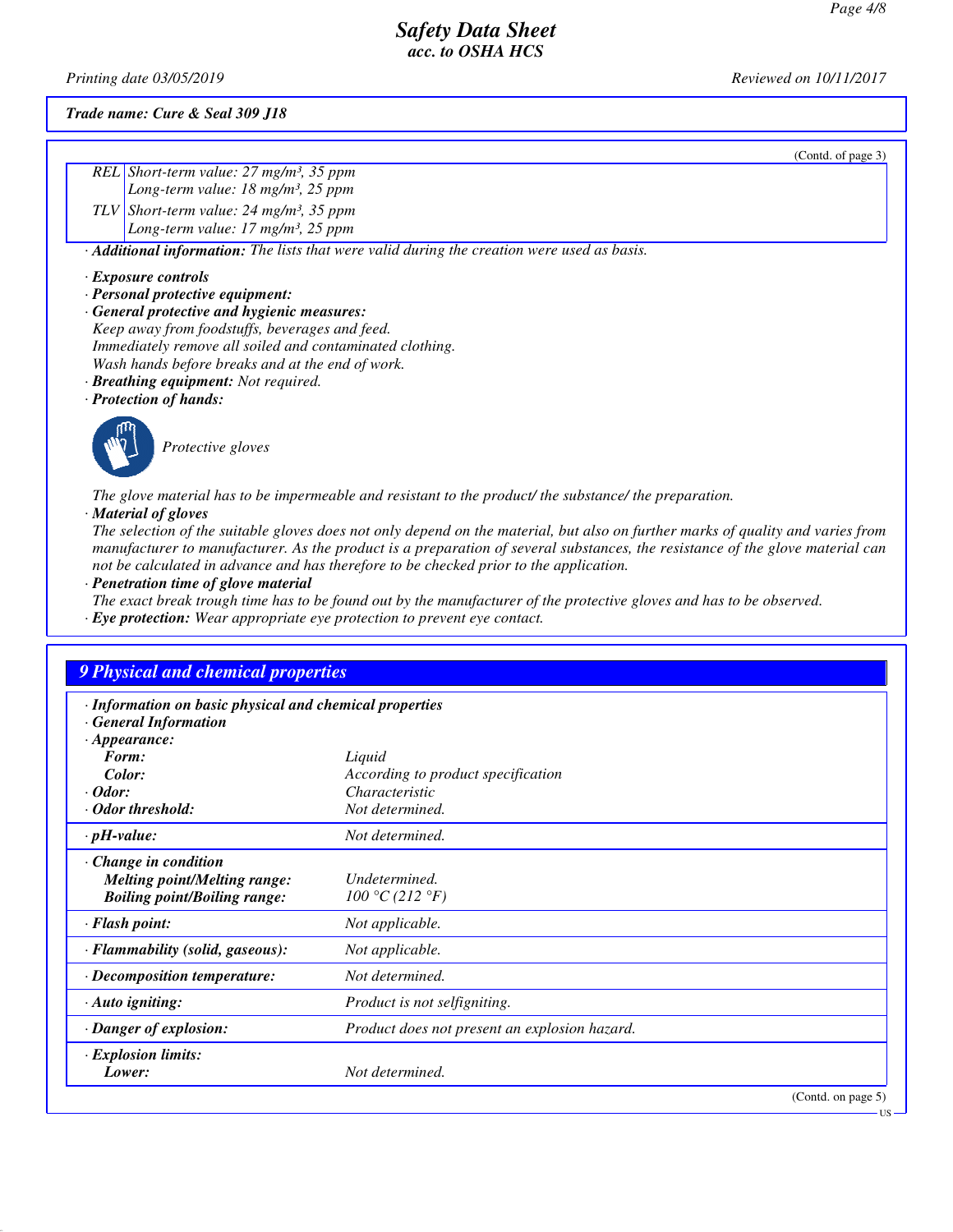*Printing date 03/05/2019 Reviewed on 10/11/2017*

#### *Trade name: Cure & Seal 309 J18*

|                                                            | (Contd. of page 4)                            |  |
|------------------------------------------------------------|-----------------------------------------------|--|
| <b>Upper:</b>                                              | Not determined.                               |  |
| $\cdot$ Vapor pressure at 20 °C (68 °F):                   | $23$ hPa (17.3 mm Hg)                         |  |
| $\cdot$ Density at 20 °C (68 °F):                          | $1.00636$ g/cm <sup>3</sup> (8.39807 lbs/gal) |  |
| · Relative density                                         | Not determined.                               |  |
| · Vapor density                                            | Not determined.                               |  |
| $\cdot$ Evaporation rate                                   | Not determined.                               |  |
| · Solubility in / Miscibility with                         |                                               |  |
| Water:                                                     | Not miscible or difficult to mix.             |  |
| · Partition coefficient (n-octanol/water): Not determined. |                                               |  |
| $\cdot$ Viscosity:                                         |                                               |  |
| Dynamic:                                                   | Not determined.                               |  |
| Kinematic:                                                 | Not determined.                               |  |
| · Solvent content:                                         |                                               |  |
| Organic solvents:                                          | $0.2\%$                                       |  |
| Water:                                                     | 95.9%                                         |  |
| <b>Solids content:</b>                                     | $15.9\%$                                      |  |
| $\cdot$ Other information                                  | No further relevant information available.    |  |
| · Volatile Organic Compounds:                              | Contains less than 200 g/L.                   |  |

# *10 Stability and reactivity*

*· Reactivity No further relevant information available.*

- *· Chemical stability*
- *· Thermal decomposition / conditions to be avoided: No decomposition if used according to specifications.*
- *· Possibility of hazardous reactions No dangerous reactions known.*
- *· Conditions to avoid Keep away from heat and sources of ignition.*
- *· Incompatible materials: No further relevant information available.*
- *· Hazardous decomposition products: No dangerous decomposition products known.*

# *11 Toxicological information*

- *· Information on toxicological effects*
- *· Acute toxicity:*
- *· Primary irritant effect:*
- *· on the skin: May cause skin irritation.*
- *· on the eye: Strong irritant with the danger of severe eye injury.*
- *· Sensitization: No sensitizing effects known.*
- *· Additional toxicological information:*
- *· Carcinogenic categories*
- *· IARC (International Agency for Research on Cancer)*
- *None of the ingredients is listed.*
- *· NTP (National Toxicology Program)*
- *None of the ingredients is listed.*

(Contd. on page 6)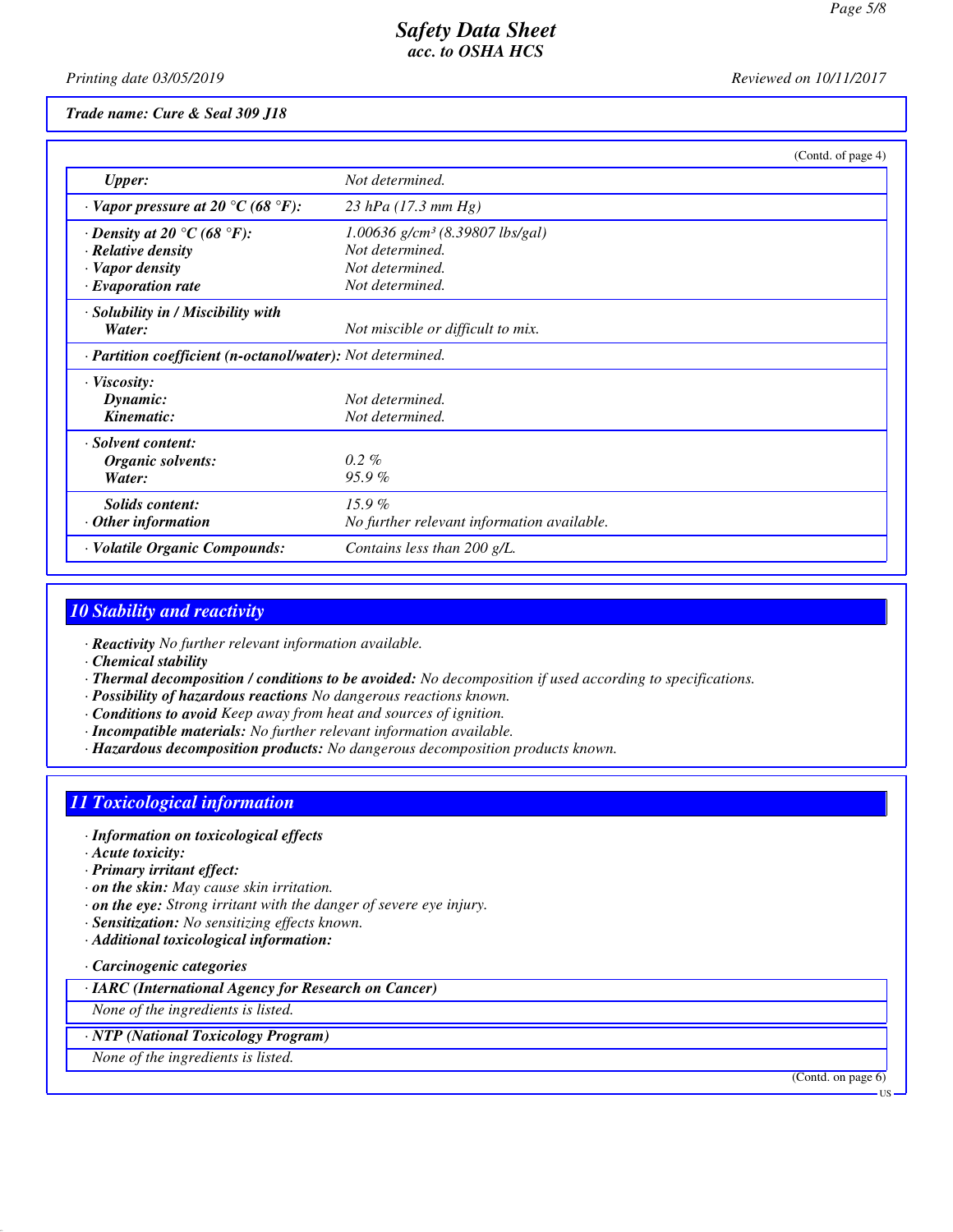*Printing date 03/05/2019 Reviewed on 10/11/2017*

*Trade name: Cure & Seal 309 J18*

*· OSHA-Ca (Occupational Safety & Health Administration)*

*None of the ingredients is listed.*

### *12 Ecological information*

- *· Toxicity*
- *· Aquatic toxicity: No further relevant information available.*
- *· Persistence and degradability No further relevant information available.*
- *· Behavior in environmental systems:*
- *· Bioaccumulative potential No further relevant information available.*
- *· Mobility in soil No further relevant information available.*
- *· Additional ecological information:*
- *· General notes:*

*Water hazard class 1 (Self-assessment): slightly hazardous for water Water hazard class 2 (Self-assessment): hazardous for water Do not allow product to reach ground water, water course or sewage system. Danger to drinking water if even small quantities leak into the ground.*

- *· Results of PBT and vPvB assessment*
- *· PBT: Not applicable.*
- *· vPvB: Not applicable.*
- *· Other adverse effects No further relevant information available.*

# *13 Disposal considerations*

- *· Waste treatment methods*
- *· Recommendation:*

*It is the generator's responsibility to determine if the waste meets applicable definitions of hazardous waste. State and local regulations may differ from federal disposal regulations. Dispose of waste material according to local, state, federal, and provincial environmental regulations.*

*· Uncleaned packagings:*

*· Recommendation: Disposal must be made according to Federal, State, and Local regulations.*

| <b>14 Transport information</b>                                |                |                    |
|----------------------------------------------------------------|----------------|--------------------|
| · UN-Number<br>· DOT, ADR, ADN, IMDG, IATA                     | Not Regulated  |                    |
| $\cdot$ UN proper shipping name<br>· DOT, ADR, ADN, IMDG, IATA | Not Regulated  |                    |
| $\cdot$ Transport hazard class(es)                             |                |                    |
| · DOT, ADR, ADN, IMDG, IATA<br>· Class                         | Not Regulated  |                    |
| · Packing group<br>· DOT, ADR, IMDG, IATA                      | Not Regulated  |                    |
| · Environmental hazards:<br>$\cdot$ Marine pollutant:          | N <sub>O</sub> |                    |
|                                                                |                | (Contd. on page 7) |

(Contd. of page 5)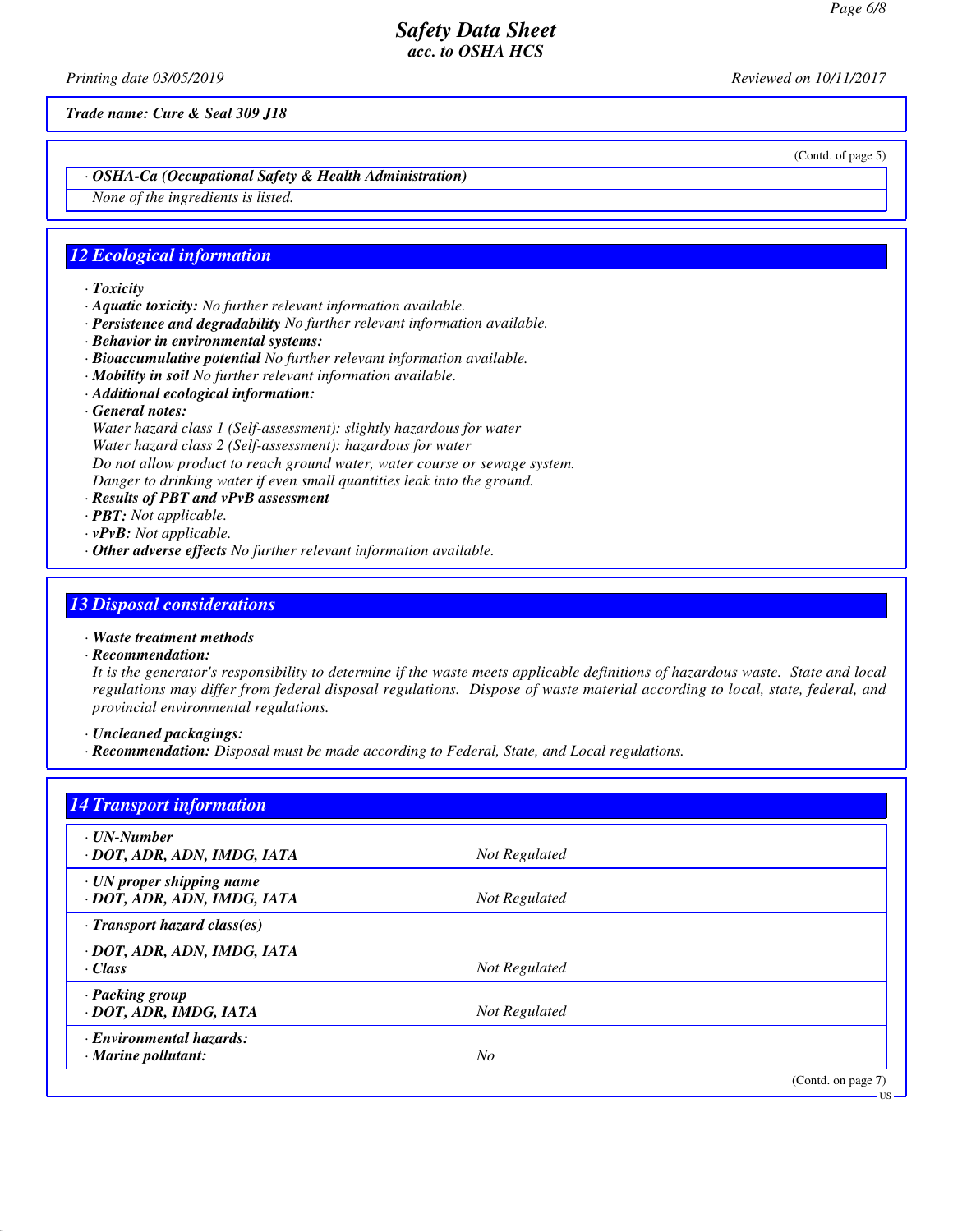*Printing date 03/05/2019 Reviewed on 10/11/2017*

*Trade name: Cure & Seal 309 J18*

|                                                                                                                                          |                                                                         | (Cond. of page 6) |
|------------------------------------------------------------------------------------------------------------------------------------------|-------------------------------------------------------------------------|-------------------|
| · Transport in bulk according to Annex II of MARPOL73/78<br>and the IBC Code                                                             | Not applicable.                                                         |                   |
| · Transport/Additional information:                                                                                                      |                                                                         |                   |
| $\cdot$ ADR<br><b>· U.S. Domestic Ground Shipments:</b><br>· U.S. Domestic Ground Non-Bulk (119 gal or less per<br>container) Shipments: | Not Regulated by D.O.T.<br>Same as listed for Standard Shipments above. |                   |
| · Emergency Response Guide (ERG) Number:                                                                                                 | Not determine                                                           |                   |
| · UN "Model Regulation":                                                                                                                 | Not Regulated                                                           |                   |
|                                                                                                                                          |                                                                         |                   |
| <b>15 Regulatory information</b>                                                                                                         |                                                                         |                   |

*· Safety, health and environmental regulations/legislation specific for the substance or mixture · Sara*

*· Section 355 (extremely hazardous substances):*

*7664-41-7 ammonia, anhydrous*

#### *· Section 313 (Specific toxic chemical listings):*

*This product may contain 1 or more toxic chemicals subject to the reporting requirements of Section 313 of Title III of the Superfund Amendments and Reauthorization Act (SARA) of 1986 and 40 CFR part 372. If so, the chemicals are listed below.*

| $7664 - 41 - 7$ | 7   ammonia, anhydrous                   | $\geq 0.25$<br>ስ ና(<br>∴ر.0>-י^ |
|-----------------|------------------------------------------|---------------------------------|
|                 | $112 - 34 - 5$ 2-(2-butoxyethoxy)ethanol | $1 - 0.2\%$<br>$\geq 0.1$       |

*· TSCA (Toxic Substances Control Act):*

*All ingredients are listed.*

*· Proposition 65*

*· Chemicals known to the State of California (Prop. 65) to cause cancer:*

*None of the ingredients is listed.*

*· Chemicals known to cause reproductive toxicity for females:*

*None of the ingredients is listed.*

*· Chemicals known to cause reproductive toxicity for males:*

*None of the ingredients is listed.*

*· Chemicals known to cause developmental toxicity:*

*None of the ingredients is listed.*

*· Cancerogenity categories*

*· EPA (Environmental Protection Agency)*

*None of the ingredients is listed.*

*· TLV (Threshold Limit Value established by ACGIH)*

*None of the ingredients is listed.*

*· MAK (German Maximum Workplace Concentration)*

*None of the ingredients is listed.*

*· NIOSH-Ca (National Institute for Occupational Safety and Health)*

*None of the ingredients is listed.*

*· GHS label elements The product is classified and labeled according to the Globally Harmonized System (GHS).*

*· Hazard pictograms Void*

*7664-41-7 ammonia, anhydrous* <sup>≥</sup>*0.25-<0.5%*